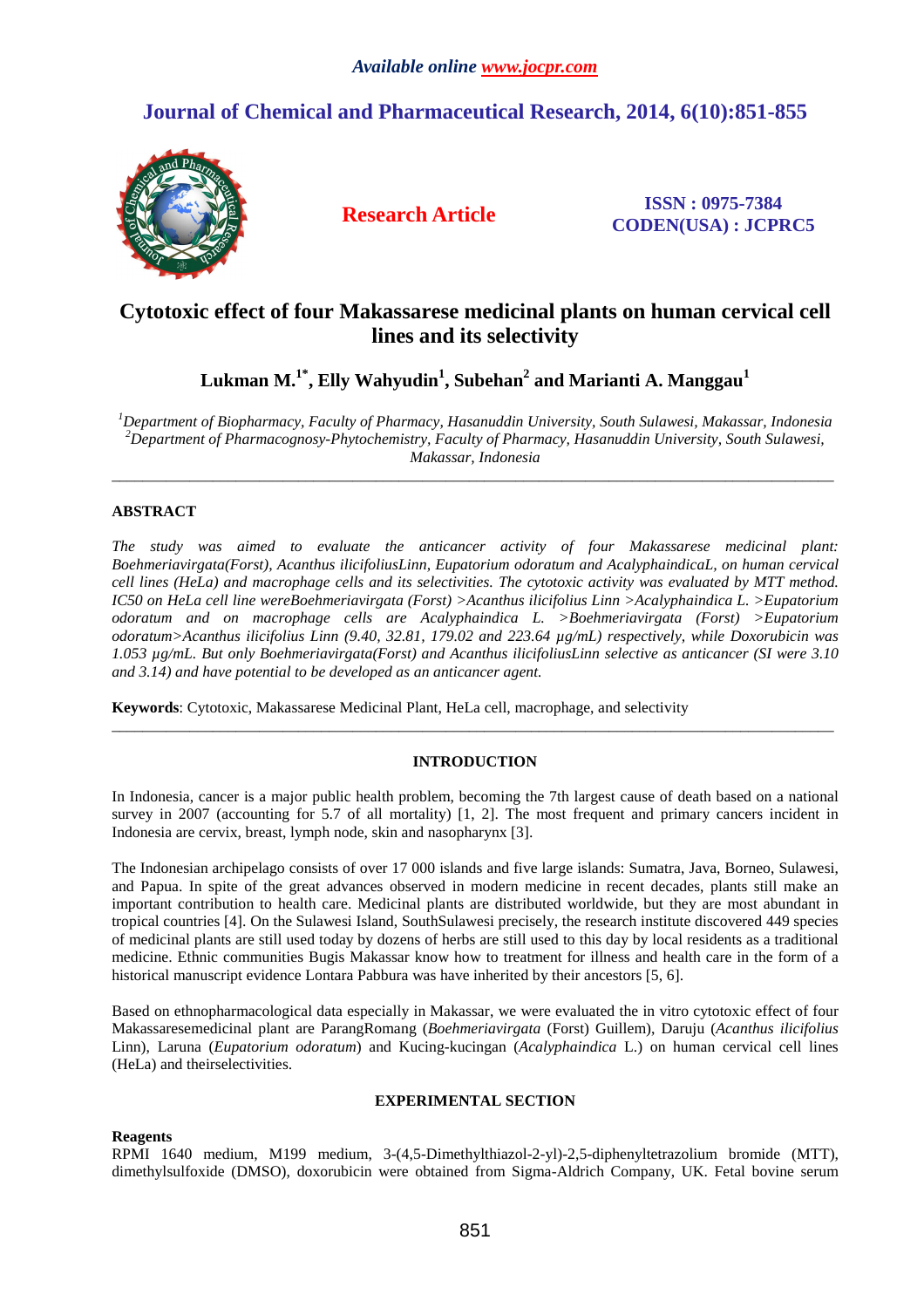(FBS), penicillin, L-glutamine, streptomycin, thioglycollate broth and amphotericin B were from Gibco, USA. Dimethyl sulfoxide (DMSO), Sodium dodecyl sulfate (SDS) from Sigma-Aldrich, St. Louis-USA

*\_\_\_\_\_\_\_\_\_\_\_\_\_\_\_\_\_\_\_\_\_\_\_\_\_\_\_\_\_\_\_\_\_\_\_\_\_\_\_\_\_\_\_\_\_\_\_\_\_\_\_\_\_\_\_\_\_\_\_\_\_\_\_\_\_\_\_\_\_\_\_\_\_\_\_\_\_\_*

#### **Plant materials and preparation of crude extracts**

The plants were collected from Makassar, South Sulawesi, Indonesia in June 2013 and were identified in Herbarium Bogoriense (BO) (Bogor, West Java, Indonesia). The plant materials were rinsed thoroughly with tap water to remove extraneous contaminants and cut into small pieces, oven-dried at 50°C and then ground into powder with an electric-grinder. Extraction was carried out by macerating the powdered plant materials (100 g) in stoppered flasks containing 500 ml of 96% ethanol at room temperature (25-30°C) for 3 days. The extracts were evaporated under reduced pressure by rotary evaporation.

#### **Culturing HeLa cell**

HeLa cells line were grown in RPMI-1640 [each 100 mL of RPMI-1640 was supplemented with 10% (FBS), 1 mL of penicillin/streptomycin (50 IU/mL and 50  $\mu$ g/mL respectively), fungizone 0.5 mL, NaHCO<sub>3</sub> (0.2 g) and 1 mL of L-glutamine (2 mM)]. The final medium was then sterilized using 0.22 µ microfilters and stored at 4 ºC before use. The cells were cultured in a 5% CO<sub>2</sub> incubator (Thermo Scientific) at  $37^{\circ}$ C in a humidified atmosphere. The culture was subcultured when cells are 70-80% confluent and routinely checked under an inverted microscope [7, 8].

#### **Culturing Macrophage Cell**

Macrophage cells were isolated from the mouse peritoneal. Mouse was injected with 2 ml of 4% thioglycollate broth. After 4 days, peritoneal exudate macrophages were isolated from peritoneal lavage of mice. Macrophage cells were cultured with M199 [each 100 mL of M199 was supplemented with 10% (FBS), 1 mL of penicillin/streptomycin (50 IU/mL and 50  $\mu$ g/mL respectively), fungizone 0,5 mL, NaHCO<sub>3</sub> (0,2 g) and 1 mL of Lglutamine (2 mM)]. The final medium was then sterilized using 0.22  $\mu$  microfilters and stored at 4 °C before use. The cells were cultured in a 5% CO<sub>2</sub> incubator (Thermo Scientific) at  $37^{\circ}$ C in a humidified atmosphere. The culture was subculture when cells are 70-80% confluent and routinely checked under an inverted microscope [9-11].

#### **Cytotoxicity assay: MTT Assay**

The MTT assay is based on the conversion of MTT into formazan crystals by living cells, which determines mitochondrial activity [12, 13]. Briefly, the cells were seeded in 96-well plates (HeLa and macrophage at a density of  $1x10^4$  cells/well and  $1x10^3$  cells/well, respectively) following 24h incubation and attachment, the cells were treated with different concentrations of plant extract for 24 h. Following washing and incubation with MTT solution (0.5 mg/mL) for 4 h, cells were lysed with DMSO. The absorbance was measured after 24 h using a Microplate Reader (Thermo) at a wavelength of 595 nm [14]. The percentage of cytotoxicity compared to the untreated cells was determined with the equation:

Cell mortality (%) = OD of treated cells/OD of control cells $\times$ 100

#### **Inhibition Concentration (IC50)**

The results were generated from three independent experiments; each experiment was performed in triplicate. The IC50 values were calculated using software.

#### **Selectivity Index (SI)**

The selectivity index (SI) was also calculated from the IC50 ratio of macrophage and HeLa cells cancer.

#### **RESULTS AND DISCUSSION**

The Indonesian archipelago consists of over 17 000 islands and five large islands: Sumatra, Java, Borneo, Sulawesi, and Papua. On the Sulawesi Island, SouthSulawesi precisely, ethnic communities Bugis Makassar know how to treatment for illness and health care in the form of a historical manuscript evidence Lontara Pabbura was have inherited by their ancestors [5, 6].

Based on ethnopharmacological data especially in Makassar, we were evaluated the in vitro cytotoxic effect of four Makassarese medicinal plant are ParangRomang (*Boehmeriavirgata* (Forst) Guillem), Daruju (*Acanthus ilicifolius* Linn), Laruna (*Eupatorium odoratum*) and Kucing-kucingan (*Acalyphaindica* L.) on human cervical cell lines (HeLa) and its selectivity by MTT method.

Viable cells with active metabolism convert MTT into a purple colored formazan product with an absorbance maximum near 595 nm [14]. When cells die, they lose the ability to convert MTT into formazan, thus color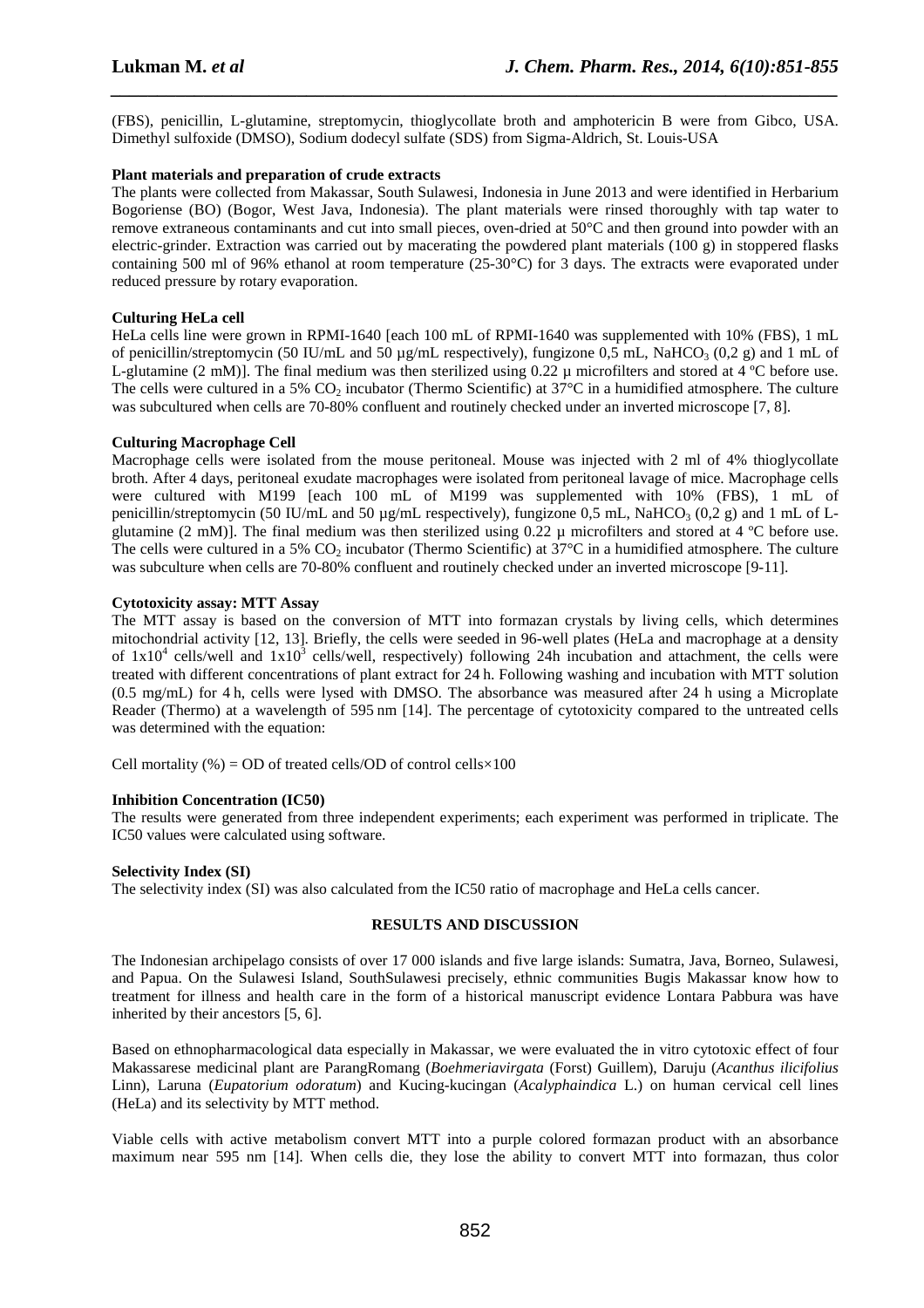formation serves as a useful and convenient marker of only the viable cells. The formazan product of the MTT tetrazolium accumulates as an insoluble precipitate inside cells [15, 16].

*\_\_\_\_\_\_\_\_\_\_\_\_\_\_\_\_\_\_\_\_\_\_\_\_\_\_\_\_\_\_\_\_\_\_\_\_\_\_\_\_\_\_\_\_\_\_\_\_\_\_\_\_\_\_\_\_\_\_\_\_\_\_\_\_\_\_\_\_\_\_\_\_\_\_\_\_\_\_*

### **Cytotoxic activity against HeLa cell lines**

Cytotoxic activities of the plant extract against HeLa cell lines were compared with the doxorubicin as standard by measuring the viability of cells (%). Percentage cells viability of cells line was carried out by MTT method. The cytotoxic effects of extract are presented in Figure 1.



**Fig 1. Cytotoxicity effect of Makassarese medicinal plant in HeLa cell cancer**

Cytotoxic activities of four plants extracts were carried out against HeLa cell line at different concentrations to determine the IC50 (50% growth inhibition) by MTT assay. Results of different concentrations including 7.813, 15.625, 31.25, 62.5, 125.0, 250 and 500 µg/mL. Extracts showed that the percentage of growth inhibition to be 0 increasing with increasing concentration of test compounds. The *Boehmeria virgate* (Forst) was showed highest cytotoxicity against HeLa cell. The IC50 value of all extracts showed in Table 1.

#### **Cytotoxic activity against macrophage cell**

Cytotoxic activities of the four plant extract against macrophage cells was measured by the viability of cells (%). Percentage viability of cells was carried out by MTT method. The cytotoxic effect of extracts are presented in Figure 2.

Cytotoxicity activity of four plants extracts were carried out against Macrophage cells at different concentrations to determine the IC50 (50% growth inhibition) by MTT assay. Results of different concentrations including 7.813, 15.625, 31.25, 62.5, 125.0, 250 and 500 µg/mL. The all extracts was showed that the percentage of growth inhibition to be increasing with increasing concentration of test compounds. The *Boehmeria virgate* (Forst) and *Acalyphaindica*L was showed highest cytotoxicity against marcophage cells compared with *Ancantusilicilius*Linn. and*Eupatorium odoratum*L. The IC50 value of all extracts showed in Table 1.

#### **IC50 and selectivity**

The IC50 is a measure of how effective a drug is. It indicates how much of a drug is needed to inhibit a given biological process by half. In other words, it is the half minimal (50%) inhibitory concentration (IC) of a substance (50% IC, or IC50).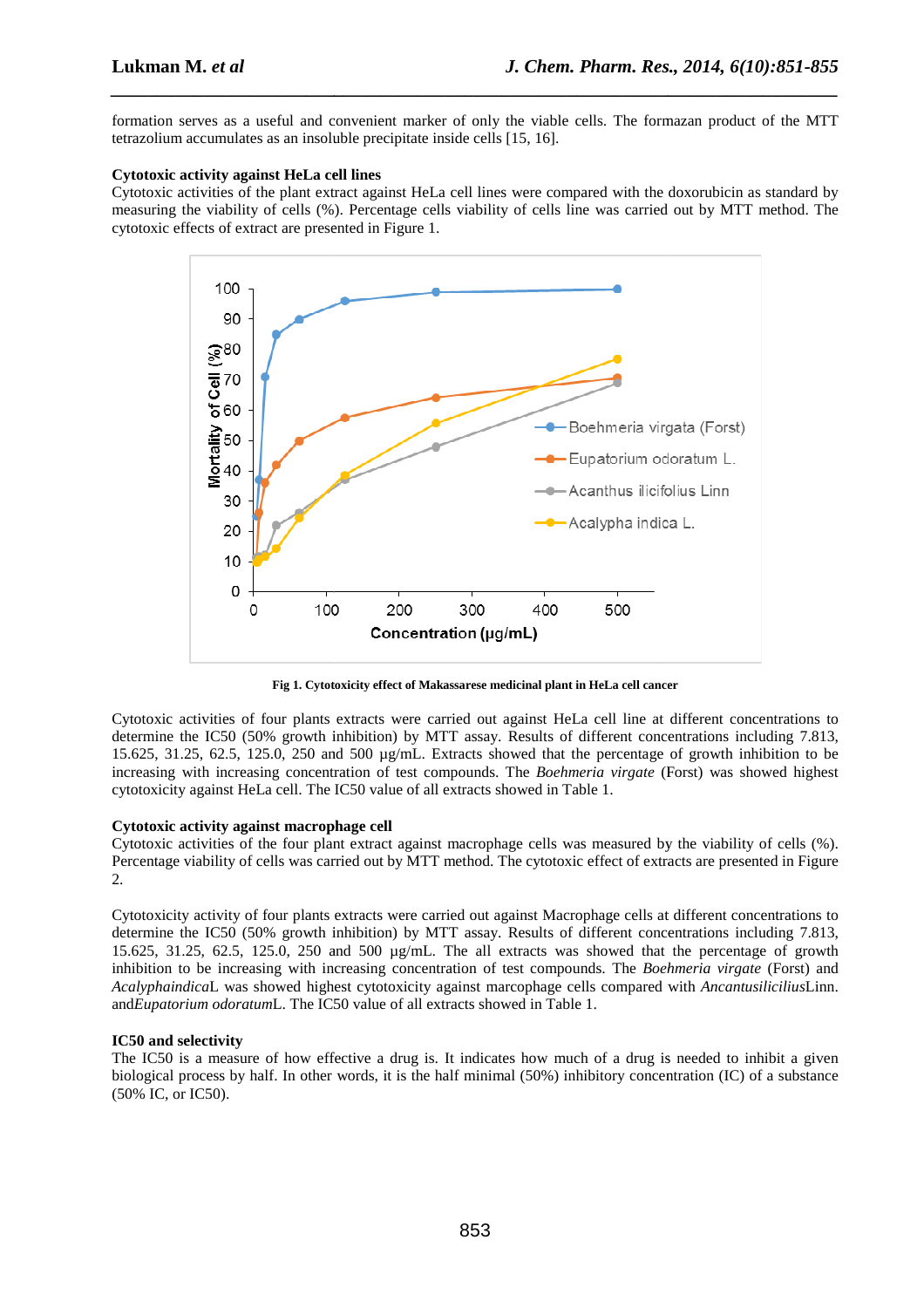

**Fig 2. Cytotoxicity effect of Makassarese medicinal plant in mice macrophage**

**Tabel 1. IC50 and SI of Makassarese medicinal plant on HeLa cell cancer and macrophage**

| Sample                   | $IC50$ ( $\mu$ g/mL) |            | SI             |
|--------------------------|----------------------|------------|----------------|
|                          | HeLa                 | Macrophage |                |
| Boehmeriavirgata (Forst) | $9.40^\alpha$        | 29.10      | $3.10^{\beta}$ |
| Acanthus ilicifoliusLinn | $32.81^{\circ}$      | 103.04     | $3.14^{\beta}$ |
| Eupatorium odoratum      | 223.64               | 65.46      | 0.29           |
| AcalyphaindicaL.         | 179.02               | 8.70       | 0.05           |
| Doxorubicin              | 1.052                |            |                |

 $Note:$ *significant cytotoxic effect of promising anticancer product for future future, β selective as an anticancer*

The IC50 of *Boehmeriavirgata*(Forst), *Acanthus ilicifolius*Linn, *Eupatorium odoratum* and *Acalyphaindica L*. were 9.4, 32.81, 223.64 and 179.02  $\mu$ g/mL for cytotoxic against HeLa cells line and 29.10, 103.04, 65.46 and 8.70 $\mu$ g/mL for cytotoxic against macrophage cells, respectively. Base on The American National Cancer Institute category, only *Boehmeriavirgata (Forst)* was categorized as expertly (IC50 value <30 µg/mL), *Acanthus ilicifolius* Linn was categorized as moderately (IC50 value > 30-100 µg/mL), *AcalyphaindicaL*. was categorized as toxic (IC50 value 101-150 µg/mL) and *Eupatorium odoratum* was categorized as slightly cytotoxic (IC50 value 151-250 µg/mL) [17].

Selectivity of the cytotoxic activity of the four tested extracts was determined by comparing the cytotoxic activity (IC50) of each plant extract against HeLa cells line with the macrophage cell (Table 1). SI value indicates selectivity of the sample to the cell lines tested. Samples with SI value greater than 3 were considered to have high selectivity of the sample to the cell lines tested. Samples with SI value greater than 3 were considered to have high selectivity index *Boehmeriavirgata*(Forst), *Acanthus ilicifoliusLinn, <i>Eupatorium odoratum* and *Acalyphaindica*L. are 3.10, 3.14, 0.29 and 0.05, respectively. So, only *Boehmeriavirgata* (Forst) and*Acanthus*  ilicifoliusLinn have most selective cytotoxic activity.

#### **CONCLUSION**

In this study, *Boehmeriavirgata*(Forst), *Acanthus ilicifolius*Linn, *Eupatorium odoratum* and *Acalyphaindica*L. were shown cytotoxic effect on HeLa cell cancer but only *Boehmeriavirgata*(Forst) and *Acanthus ilicifolius*Linn selective as anticancer and have potential to be developed as an anticancer agent.

#### **REFERENCES**

[1] Wahidin, M., Noviani, R., Hermawan, S., Andriani, V., Djarir, H., Ardian, A. *.Asian Pacific Journal of Cancer Prevention*, 2012. 13(4): p. 1709-1710.

[2] Murdani, A., Sudoyo, A.W., Utomo, A.R., Fauzi, A., Rani, A.A., **2012.** 5(2): p. 71-78.

[3] Tjindarbumi, D. and R. Mangunkusumo, *Japanese Journal of Clinical Oncology,* **2002.**  32(suppl 1): p. S17-S21.